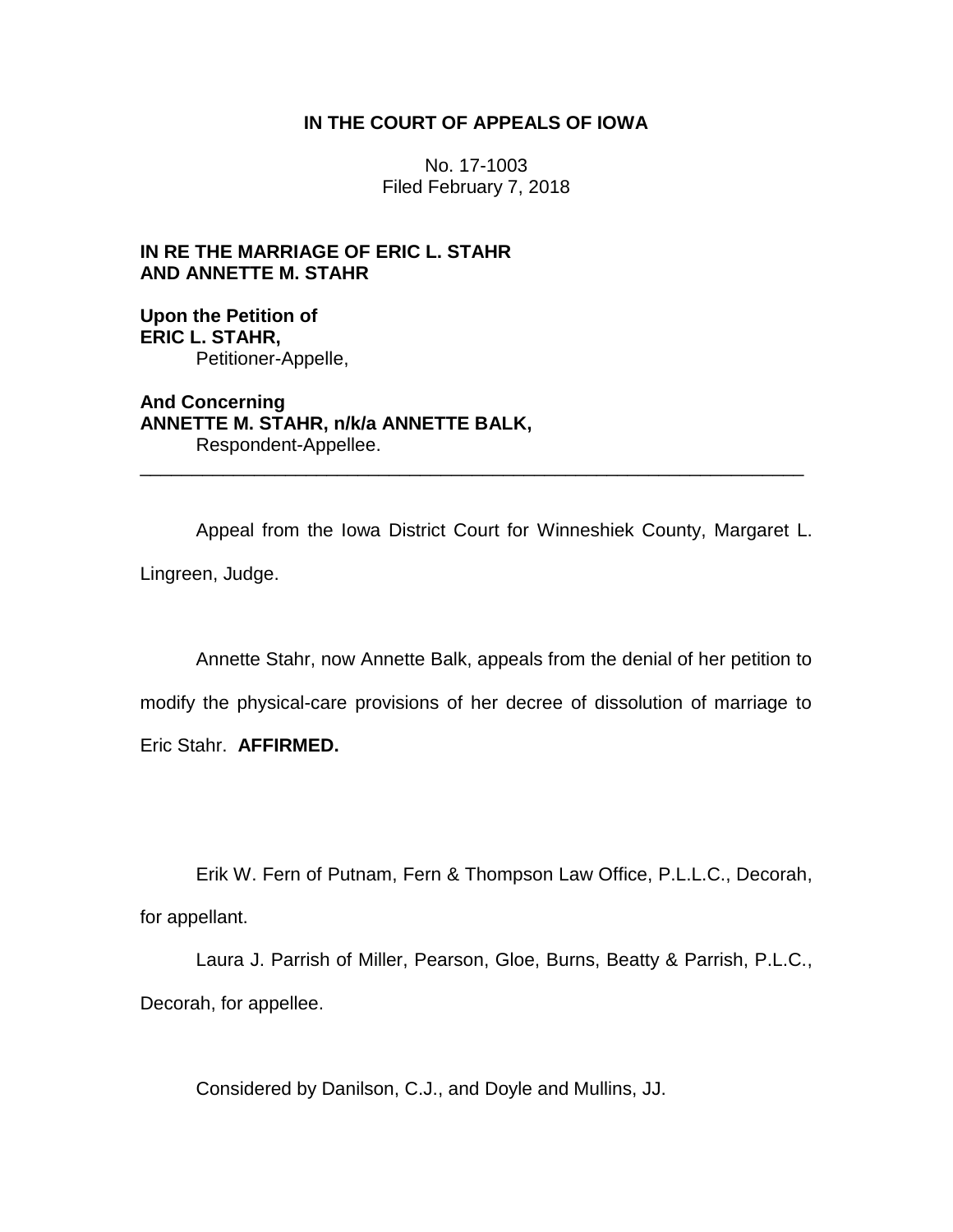## **DANILSON, Chief Judge.**

Annette Stahr, now known as Annette Balk, appeals from the denial of her petition to modify the physical-care provisions of her decree of dissolution of marriage to Eric Stahr. She argues the court's findings of fact are not supported by the evidence, there was a change of circumstances warranting modification, and she has shown she can provide the children superior care.

We review equity actions de novo. Iowa R. App. P. 6.907. We give weight to the trial court's findings of fact, particularly with regard to determinations of credibility, but we are not bound by them. Iowa R. App. P.  $6.904(3)(g)$ .

The parties were divorced in 2005, at which time they agreed their two children, N.M.S., born in 2000, and M.D.S., born in 2001, would be in Eric's physical care, with generally unspecified but liberal visitation with Annette. For the next ten years, the parties were able to co-parent successfully despite Annette's paramour's attempted suicide, Annette and her paramour relocating for several years, Eric's remarriage and divorce, Annette and her paramour returning to the same city as Eric and the children in 2014, and each parent having periods of depression.

In July 2015, however, Eric was called by N.M.S. asking to be picked up from Annette's home because Annette and her paramour were quarreling. When Eric arrived, Annette's paramour would not let Eric in and would not let the child out. Eric heard N.M.S. scream and he broke down the door.

On August 14, 2015, Annette filed a petition to modify the dissolution decree and requested a temporary order providing for specified visitation. Eric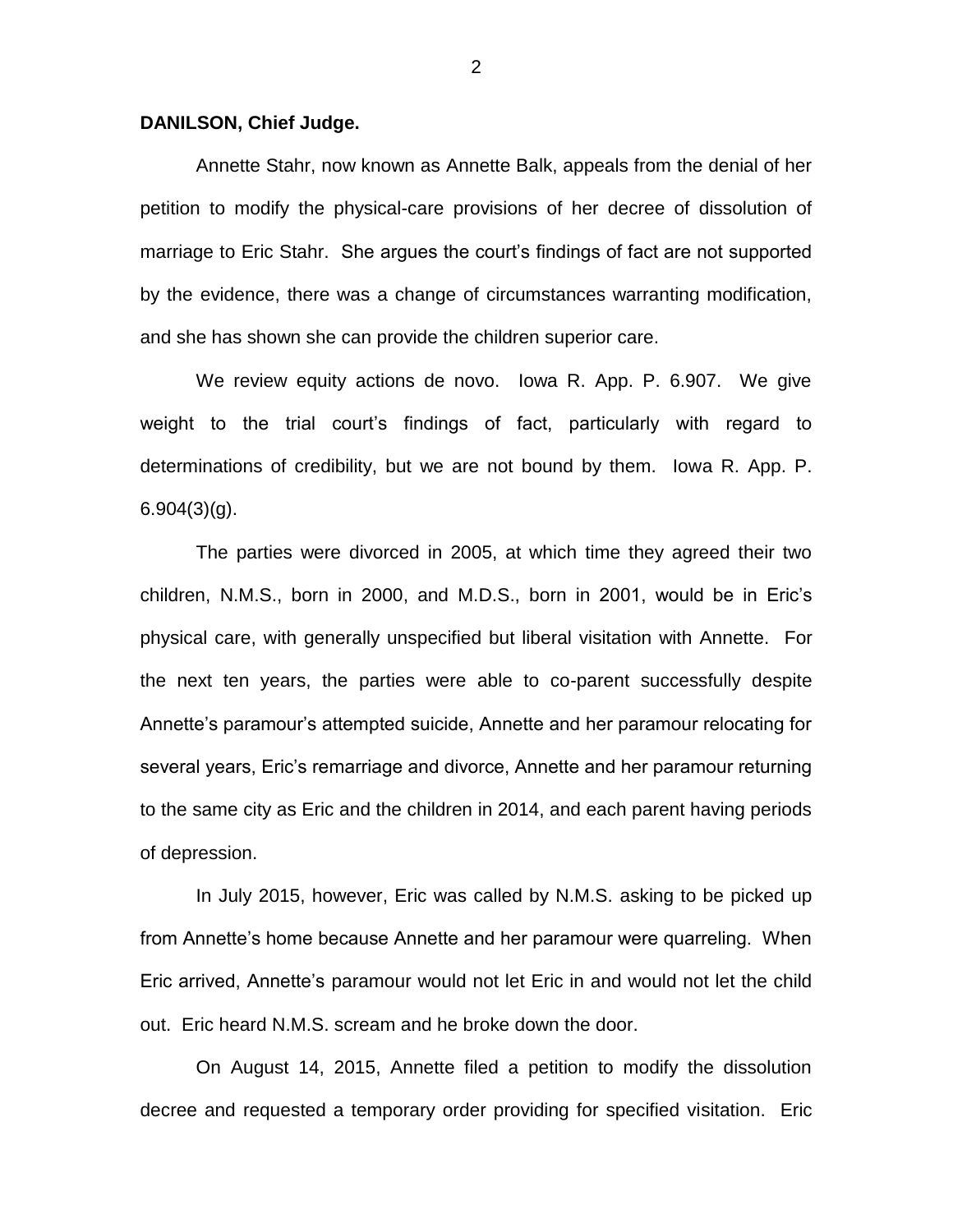resisted and asked that there be no contact between the children and Annette's paramour. The district court entered a temporary order providing Annette with alternate weekend visitation; however, there would be no overnight visits if Annette's paramour was in the home. There were no overnight visits after the temporary order.

Pursuant to a court order, a report was prepared by licensed social worker Jennifer Judson-Harms, who found there were some indications of parentalienation by Eric yet recommended there not be a change of custody. Rather, Judson-Harms proposed Annette and the children seek counseling to repair their relationship and that Annette and Eric seek mediation to work on their coparenting relationship.

At the trial on the modification petition, both children testified. N.M.S., now age seventeen, indicated she would appreciate a set visitation schedule of every other weekend with her mother and the ability to visit more frequently at her own choosing. M.D.S., age fifteen, testified she was satisfied with the current situation, though she acknowledged she should make more of an effort to see her mother.

The trial court entered its findings and conclusions in which it determined there had not been a substantial change of circumstances requiring a change of physical care. However, the court did modify the visitation provisions of the decree, as well as the amount of Annette's child-support obligation.

On appeal, Annette objects to the trial court's findings that Eric was not abusive and controlling, that Annette did not effectively communicate medicaltreatment information with Eric, and that both parties failed to include the other in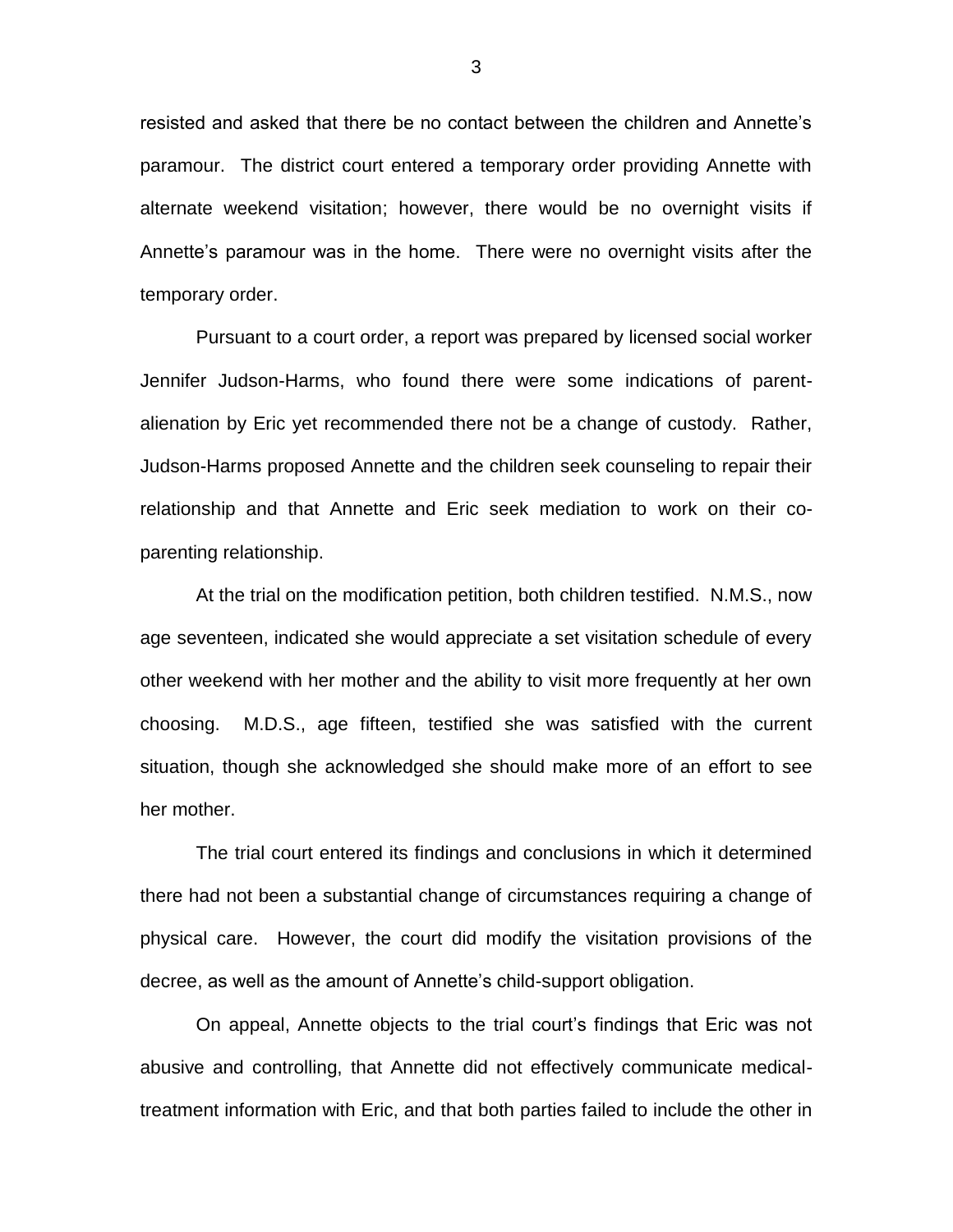decision-making. Annette argues Eric's behavior is the more egregious, and she has shown she is a superior parent and physical care should be switched from Eric to her.

The parties' two children testified at trial and prefer to stay in the current custodial arrangement, although both clearly love their mother and acknowledge they should spend more time with her. At the time of filing our opinion, N.M.S. will be eighteen years of age. Thus, any change in physical care or visitation terms would only be applicable to M.D.S. We also note M.D.S. will be sixteen years of age and based upon her plans she will likely be a licensed driver. Both parties now reside in the same town although Annette has plans to move to nearby Fort Atkinson.

Our supreme court has recently addressed the applicable principles to apply to a child's preference in modification actions in stating,

The court considers a child's wishes on this question, taking into account the child's age and maturity. Iowa Code § 598.41(3)(f) (2013); *see* [*In re Marriage of* ] *Hansen*, 733 N.W.2d [683,] 696 [(2007)] (stating although section 598.41(3) does not expressly apply to physical care decisions, the factors in the statute are relevant considerations); *see also Jones v. Jones*, 175 N.W.2d 389, 391 (Iowa 1970) ("[W]hen a child is of sufficient age, intelligence, and discretion to exercise an enlightened judgment, his or her wishes, though not controlling, may be considered by the court, with other relevant factors, in determining child custody rights.").

*In re Marriage of Hoffman*, 867 N.W.2d 26, 35 (Iowa 2015). We have also suggested other factors may be considered such as educational level, the strength of the preference, the reason for the preference, the advisability of recognizing the child's wishes, and the recognition that we have limited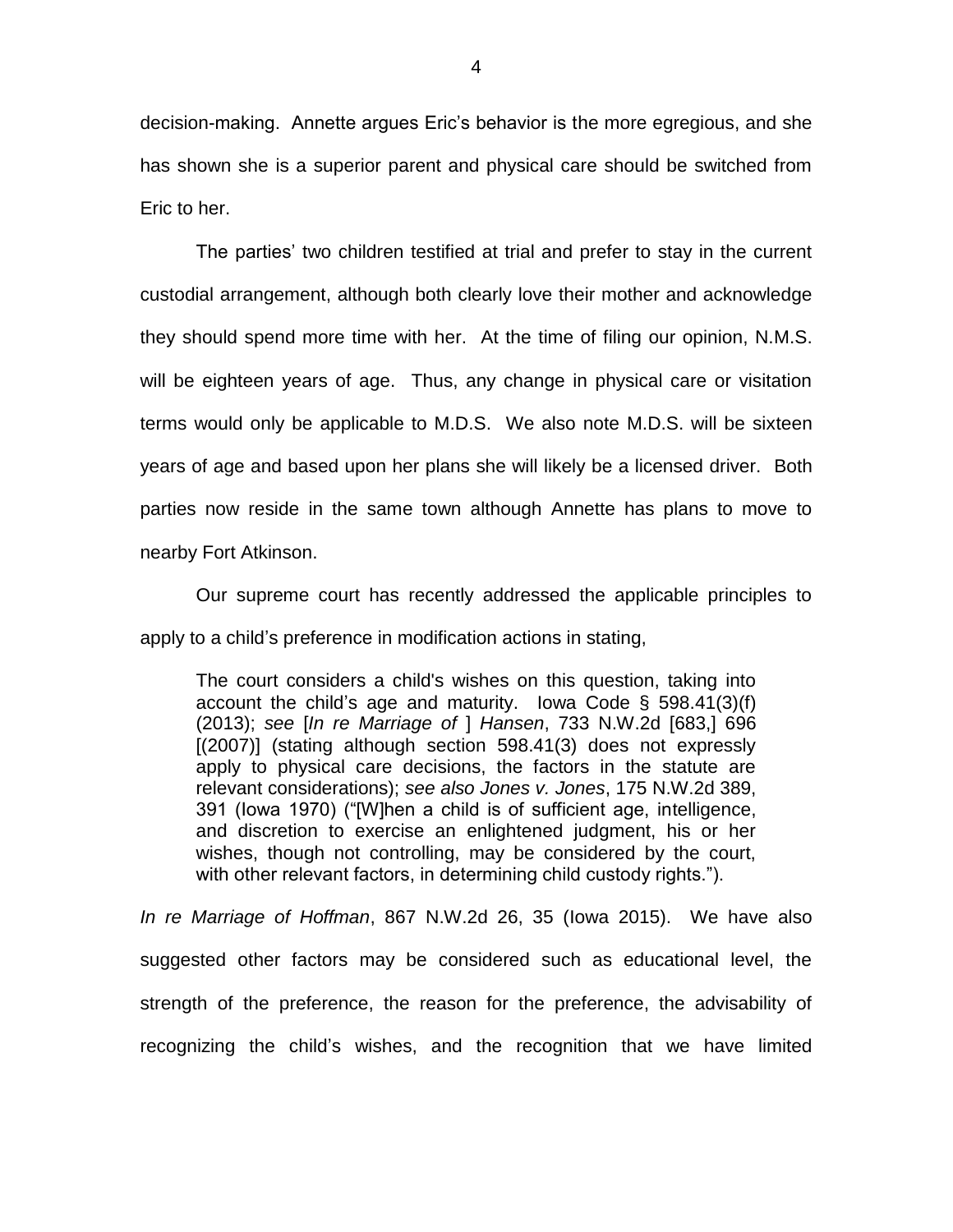knowledge of what may have influenced the child's preference. *See In re Marriage of Ellerbroek*, 377 N.W.2d 257, 258-60 (Iowa Ct. App. 1985).

After our de novo review, we find no reason to disturb the trial court's analysis, determinations, and conclusions. *See In re Marriage of Harris*, 877 N.W.2d 434, 440 (Iowa 2016) (noting the "heavy burden" on a party seeking to modify child custody). We give weight to the statements and preferences of these two teenagers because of their age and both appear by their testimony to be mature, intelligent, and have provided a reasonable explanation for their opinion.

We also agree with the district court that the acts upon which Annette relies to support a substantial change in circumstances were isolated incidents. Annette also contends she has not had an overnight with the children in ten months. She contends this circumstance shows Eric is not fostering her relationship with the children. However, this unfortunate fact is not solely the blame of Eric. A temporary order permitted overnights only when Annette's paramour was not present; yet, apparently Annette never made such arrangements. These children need both parents in their lives and both children should be grateful to have two parents who care about them. The district court's order is a positive step to improve all relationships and everyone should step up to the plate and make it happen.

Upon the issues presented to us, we agree there has been no showing of a substantial change of circumstances. We therefore affirm.

5